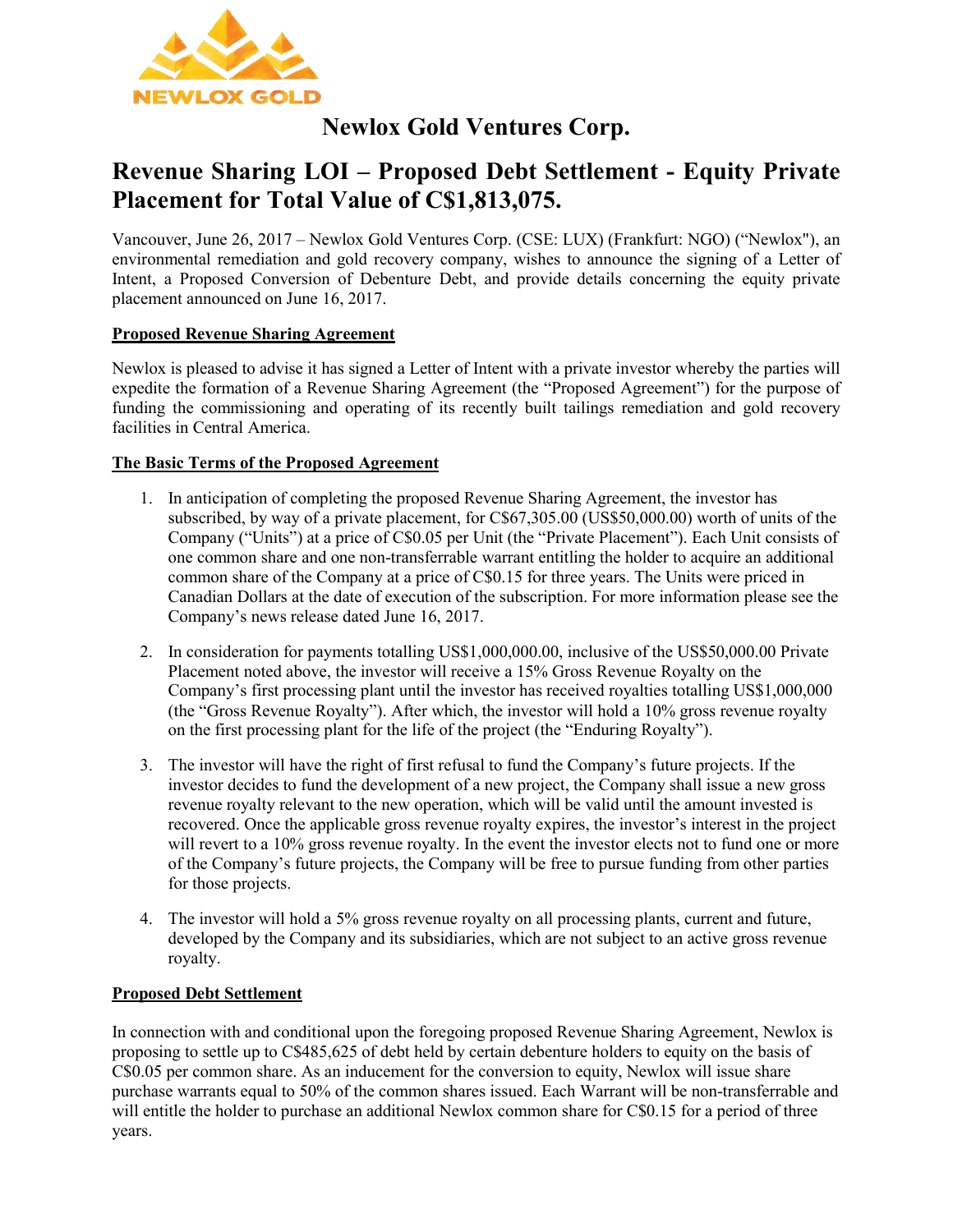

Newlox Gold Ventures Corp. is an environmental remediation company recovering contaminants and residual precious metals from historical waste left behind over more than a century of inefficient artisanal and small-scale mining in politically and socially stable jurisdictions in Latin America.

This novel approach, developed after extensive experience in the region and with the help of the Company's technical advisors at the Norman B. Keevil Institute of Mining Engineering at the University of British Columbia ("UBC"), eliminates the conventional, time and capital intensive, process' of exploration and mining.

Not having to do exploration work or mining, combined with a reduced processing cost due to previous crushing and grinding, should result in a significantly reduced operating cost for the Company. Newlox also expects to benefit from the high grades which are characteristic of artisanal mine tailings due to the inefficient processing techniques used by the original miners.

The Company, with the guidance of its advisors at UBC, has also identified remediation technologies designed to recover deleterious materials present due to historical artisanal mining practices and will be deploying these systems in the field as part of the commissioning process.

Newlox has signed agreements with local mining cooperatives to provide a steady supply of feedstock as well as built and tested its first processing plant in Central America. The Company is currently conducting optimisation and commissioning work at the processing plant with the intention of entering steady-state operations in the second half of 2017. Commissioning the processing plant requires no mineral exploration work and no mining which should result in a speedy route to full-scale operation.

With hundreds of years of mining history in Latin America and inefficient artisanal processing continuing to this day, the Company believes that there is a compelling opportunity to grow its business model. Newlox has identified a niche within the extractive industry where a clean-technology company can apply innovative processing techniques to not only recover precious metals but also effect positive change in the environmental and social landscape in Latin America.

#### *Forward-Looking Information*

*The information in this news release includes certain information and statements about management's view of future events, expectations, plans and prospects that constitute forward-looking information. Forward-looking information includes, but is not limited to, the completion of the Proposed Agreement, the satisfaction of the conditions of the Proposed Agreement, the amount raised in the Proposed Agreement, and the completion of the Proposed Debt Settlement. These statements are based upon assumptions that are subject to significant risks and uncertainties. Because of these risks and uncertainties and as a result of a variety of factors, the actual results, achievements, or performance may vary materially from those anticipated and indicated by these forward-looking statements. The material risk factors that could cause actual results to differ include the risk of delays in completing the transactions, the risk that the Company may not be able to raise sufficient funds, the risk that the shareholders or directors of the Company may not approve the elements of the Proposed Transaction or Proposed Debt Settlement which require their approval, and the risk that the Exchange may not approve the proposed transactions. Although the Company believes that the expectations reflected in the forwardlooking information are reasonable, it can give no assurances that the expectations of any forwardlooking information will prove to be correct. Except as required by law, the Company disclaims any intention and assumes no obligation to update or revise any forward-looking information to reflect actual results, whether as a result of new information, future events, changes in assumptions, changes in factors affecting such forward-looking statements or otherwise.*